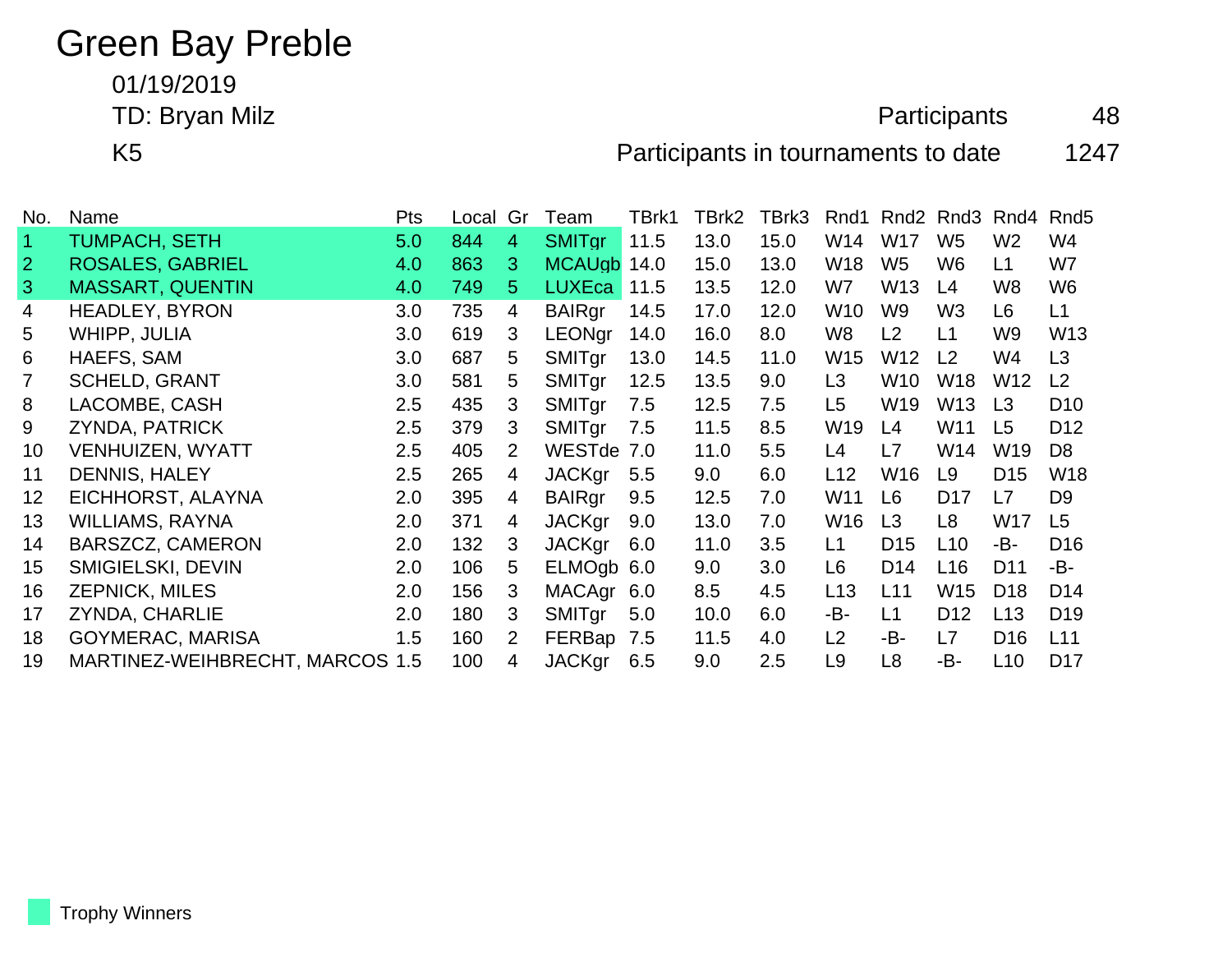## K12 Individual Standings

| No.                  | Name                      | Pts | Local | Gr             | Team          | TBrk1 | TBrk2 | TBrk3 | Rnd1            |                 | Rnd <sub>2</sub> Rnd <sub>3</sub> | Rnd4            | Rnd <sub>5</sub> |
|----------------------|---------------------------|-----|-------|----------------|---------------|-------|-------|-------|-----------------|-----------------|-----------------------------------|-----------------|------------------|
| $\blacktriangleleft$ | HARWOOD, WILLIAM          | 5.0 | 1283  | $\overline{7}$ | MEQUON15.0    |       | 18.0  | 15.0  | W <sub>4</sub>  | W12             | W <sub>9</sub>                    | W <sub>5</sub>  | W <sub>2</sub>   |
| $\overline{2}$       | <b>URMANSKI, BRAYDEN</b>  | 4.0 | 1077  | $\overline{7}$ | <b>SMITgr</b> | 14.0  | 15.0  | 14.0  | W25             | <b>W17</b>      | W <sub>3</sub>                    | W <sub>8</sub>  | L1               |
| 3                    | <b>CANTRALL, ROBERT</b>   | 4.0 | 1013  | 12             | <b>WESTgr</b> | 12.5  | 14.5  | 12.0  | W <sub>18</sub> | W15             | L2                                | W <sub>13</sub> | W12              |
| $\overline{4}$       | <b>BAILEY, AARON</b>      | 4.0 | 808   | $\overline{7}$ | SMITgr        | 12.5  | 13.0  | 10.0  | L1              | W26             | W11                               | <b>W18</b>      | W15              |
| 5                    | <b>CRUZ, CHRISTIAN</b>    | 4.0 | 1087  | 9              | PREBgr        | 12.0  | 13.5  | 13.0  | W <sub>21</sub> | W20             | W19                               | L1              | W7               |
| 6                    | STOA, JOSEPH              | 4.0 | 1098  | 12             | PREBgr        | 11.0  | 13.0  | 10.0  | L7              | W22             | W <sub>20</sub>                   | W <sub>10</sub> | W <sub>8</sub>   |
| 7                    | <b>WILLIAMS, ABBIE</b>    | 3.0 | 894   | $\overline{7}$ | <b>LOMBgr</b> | 14.0  | 17.0  | 11.0  | W <sub>6</sub>  | <b>W10</b>      | L <sub>8</sub>                    | W <sub>9</sub>  | L <sub>5</sub>   |
| 8                    | WHIPP, DAVID              | 3.0 | 1119  | 6              | <b>LEONgr</b> | 14.0  | 16.0  | 12.0  | W22             | W <sub>13</sub> | W7                                | L2              | L <sub>6</sub>   |
| 9                    | <b>URMANSKI, NICHOLAS</b> | 3.0 | 831   | 6              | SMITgr        | 13.0  | 14.5  | 10.0  | W24             | W11             | L1                                | L7              | <b>W17</b>       |
| 10                   | CRUZ, JOVANNY             | 3.0 | 964   | 8              | EDISgr        | 11.5  | 13.5  | 9.0   | W16             | L7              | W21                               | L6              | W22              |
| 11                   | <b>VINCENT, ANDREW</b>    | 3.0 | 762   | 6              | EDISgr        | 11.0  | 12.0  | 8.0   | W23             | L9              | L4                                | W <sub>25</sub> | W18              |
| 12                   | STARY, ELIJAH             | 3.0 | 700   | 8              | WESTde 11.0   |       | 11.5  | 10.0  | W29             | L1              | W27                               | W19             | L3               |
| 13                   | KARMAN, ALEX              | 3.0 | 749   | 8              | <b>EDISgr</b> | 9.5   | 10.0  | 9.0   | W27             | L8              | W25                               | L3              | W19              |
| 14                   | <b>SCHULIST, NOAH</b>     | 3.0 | 820   | 6              | <b>XAVIER</b> | 8.0   | 8.5   | 6.0   | L17             | L <sub>19</sub> | W29                               | W <sub>16</sub> | W21              |
| 15                   | <b>BECKER, ISAIAH</b>     | 2.5 | 769   | 5              | LEONgr        | 8.5   | 13.0  | 8.5   | W26             | L3              | D <sub>16</sub>                   | W23             | L4               |
| 16                   | <b>KAIN, MICHAEL</b>      | 2.5 | 579   | 9              | PREBgr        | 7.0   | 11.0  | 6.5   | L10             | W24             | D <sub>15</sub>                   | L14             | W <sub>25</sub>  |
| 17                   | <b>LAURIDSEN, NIKLAS</b>  | 2.0 | 538   | 9              | PREBgr        | 10.0  | 14.0  | 7.0   | W14             | L2              | L <sub>18</sub>                   | W <sub>20</sub> | L <sub>9</sub>   |
| 18                   | <b>DENNIS, ZACHARY</b>    | 2.0 | 675   | 6              | <b>LOMBgr</b> | 9.5   | 13.5  | 7.0   | L <sub>3</sub>  | W29             | <b>W17</b>                        | L4              | L11              |
| 19                   | ZEPNICK, MASON            | 2.0 | 392   | 7              | LOMBgr        | 9.0   | 13.0  | 8.0   | -B-             | W14             | L5                                | L12             | L13              |
| 20                   | VANDENAVOND, ANDREW       | 2.0 | 603   | 6              | SMITgr        | 7.5   | 11.5  | 6.0   | W28             | L <sub>5</sub>  | L <sub>6</sub>                    | L17             | W26              |
| 21                   | PHILLIPS, HENRY           | 2.0 | 543   | 7              | SMITgr        | 7.5   | 11.5  | 6.0   | L5              | W28             | L10                               | W26             | L14              |
| 22                   | <b>EVERARD, AUSTIN</b>    | 2.0 | 561   | 7              | FRANgr        | 7.5   | 11.5  | 5.0   | L <sub>8</sub>  | L <sub>6</sub>  | W28                               | W27             | L10              |
| 23                   | HEIDER, OWEN              | 2.0 | 626   | 8              | WESTde 6.0    |       | 9.0   | 4.0   | L11             | L25             | W24                               | L15             | W28              |
| 24                   | EVERARD, RJ               | 2.0 | 352   | 8              | FRANgr        | 5.0   | 8.0   | 2.0   | L9              | L16             | L23                               | -B-             | W27              |
| 25                   | <b>SMIGIELSKI, LUKE</b>   | 1.0 | 477   | 7              | FRANgr        | 10.5  | 14.5  | 4.0   | L <sub>2</sub>  | W <sub>23</sub> | L13                               | L11             | L16              |
| 26                   | <b>VANNES, AIDAN</b>      | 1.0 | 294   | 6              | FRANgr        | 6.5   | 10.5  | 2.0   | L15             | L4              | -B-                               | L21             | L20              |
| 27                   | EICHHORST, DAYNE          | 1.0 | 277   | 6              | SMITgr        | 6.5   | 9.5   | 3.0   | L13             | -B-             | L12                               | L22             | L24              |
| 28                   | ANDERSON, MEGAN ROSE      | 1.0 | 312   | 6              | FRANgr        | 6.5   | 8.5   | 2.0   | L20             | L21             | L22                               | W29             | L23              |
| 29                   | <b>LARSEN, BRADLEY</b>    | 1.0 | 100   | 8              | <b>EDISgr</b> | 6.0   | 9.0   | 0.0   | L12             | L18             | L14                               | L <sub>28</sub> | -B-              |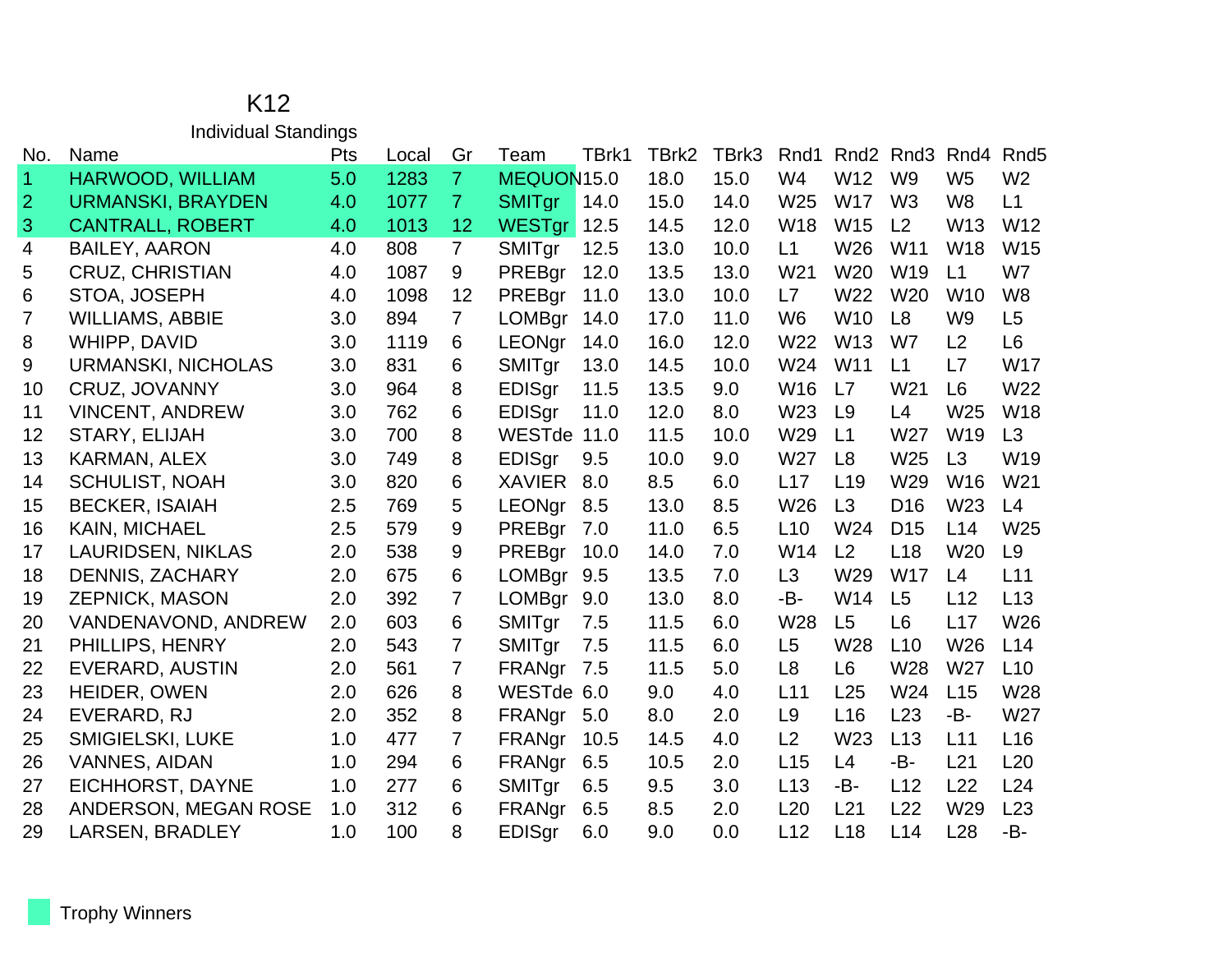## K5

Team Standings

| Plc            | Name (Players: Top 4 used)           | Score | Solk | Cum  | CumOp | SBx2 |
|----------------|--------------------------------------|-------|------|------|-------|------|
| $\vert$ 1      | Red Smith Middle School, Gree (6)    | 13.5  | 53.5 | 42.5 | 166.0 | 58.5 |
|                | <b>TUMPACH, SETH (5.0,844)</b>       |       |      |      |       |      |
|                | HAEFS, SAM (3.0,687)                 |       |      |      |       |      |
|                | <b>SCHELD, GRANT (3.0,581)</b>       |       |      |      |       |      |
|                | LACOMBE, CASH (2.5,435)              |       |      |      |       |      |
| $\overline{2}$ | ANNIE JACKSON ELEMENTARY, GREEN (4)  | 8.0   | 42.0 | 19.0 | 120.5 | 19.5 |
|                | <b>DENNIS, HALEY (2.5,265)</b>       |       |      |      |       |      |
|                | WILLIAMS, RAYNA (2.0,371)            |       |      |      |       |      |
|                | BARSZCZ, CAMERON (2.0,132)           |       |      |      |       |      |
|                | MARTINEZ-WEIHBRECHT, MARCO (1.5,100) |       |      |      |       |      |
| 3              | BAIRD ELEMENTARY SCHOOL, GREEN (2)   | 5.0   | 29.5 | 19.0 | 92.5  | 27.0 |
|                | HEADLEY, BYRON (3.0,735)             |       |      |      |       |      |
|                | EICHHORST, ALAYNA (2.0,395)          |       |      |      |       |      |